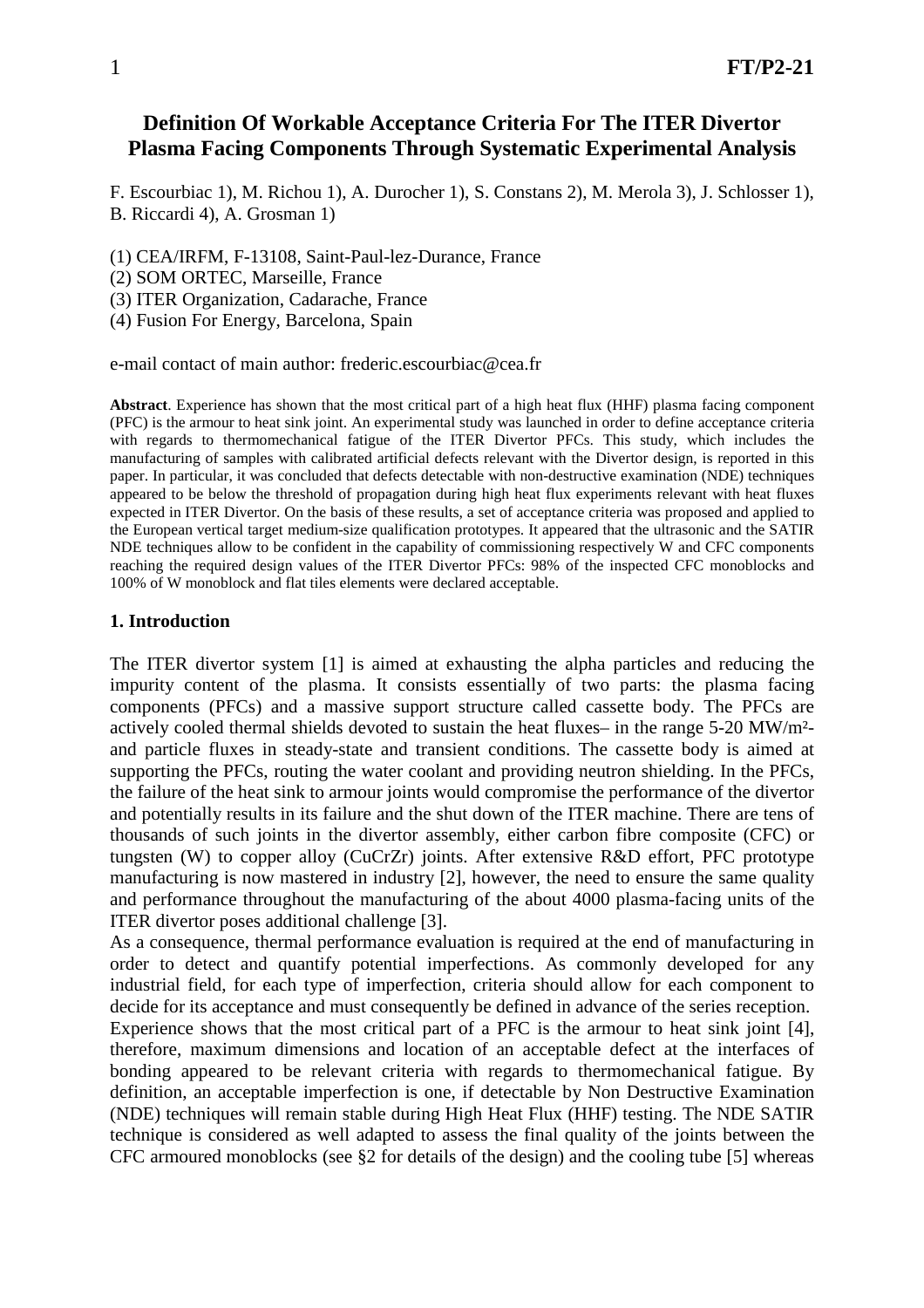ultrasonic detection technique is selected for metallic interfaces inspections and may be complementary with SATIR technique in case of CFC inspection [6].

In the first part of this study, the NDE and the related HHF testing of samples with calibrated artificial defects at the bonding interfaces are reported.

In the second part, this paper analyzes the SATIR inspections results performed on the Vertical Target Divertor Qualification Prototypes (VTQP) manufactured by European industry. Experimental results obtained on CFC samples with calibrated artificial defects are extended to the VTQP and it is proposed a decision on the acceptance of these prototypes with reference to the acceptance criteria defined by ITER Organization on the basis of the first part of the study.

#### **2- Description of samples with calibrated artificial defects**

108 samples were procured via industry for the study. Two sets were manufactured, each set consisted of: 26 CFC NB31 (SAFRAN trademark) monoblocks, 14 W monoblocks and 14 W flat tiles. The CFC monoblock design option is planned to be used in the lower part of the Divertor Vertical Target subject to the highest heat flux whereas W monoblock and W flat tile design options are planned to be used at the upper part of the target [1].

For the 3 design options (Fig.1), an interlayer of pure Copper (Cu) was used as compliant layer between the armour material and the CuCrZr heat sink (12 mm inner diameter, 15 mm outer).

The first set was manufactured by PLANSEE SE company, the technologies of joining selected were Active Metal Casting (AMC®) for CFC/Cu joint and Hot Isostatic Pressure technique (HIP) for Cu/CuCrZr joint in case of the CFC NB31 monoblock design option; copper casting and HIP for the W monoblock and for the W flat tile options.

The second set was manufactured by ANSALDO Ricerche company, the technologies of joining selected for this study were : Pre-Brazed Casting (PBC) for CFC/Cu joint and Hot Radial Pressing technique (HRP) for Cu/CuCrZr joint in case of the CFC NB31 monoblock design option; copper casting and HRP for the W monoblock and brazing for the W flat tile options.

Each sample was made of one unique monoblock or one flat tile, with reduced armour thickness for HHF testing (4.5 mm for CFC , 5.5 mm for W). Along the axis of the 150 mm CuCrZr tube, the CFC monoblock, W monoblock and W flat tile samples were respectively 20, 12 and 25 mm length.



*Fig.1 : Design of samples with artificial defects a) CFC monoblock; b) W monoblock; c) W flat tile*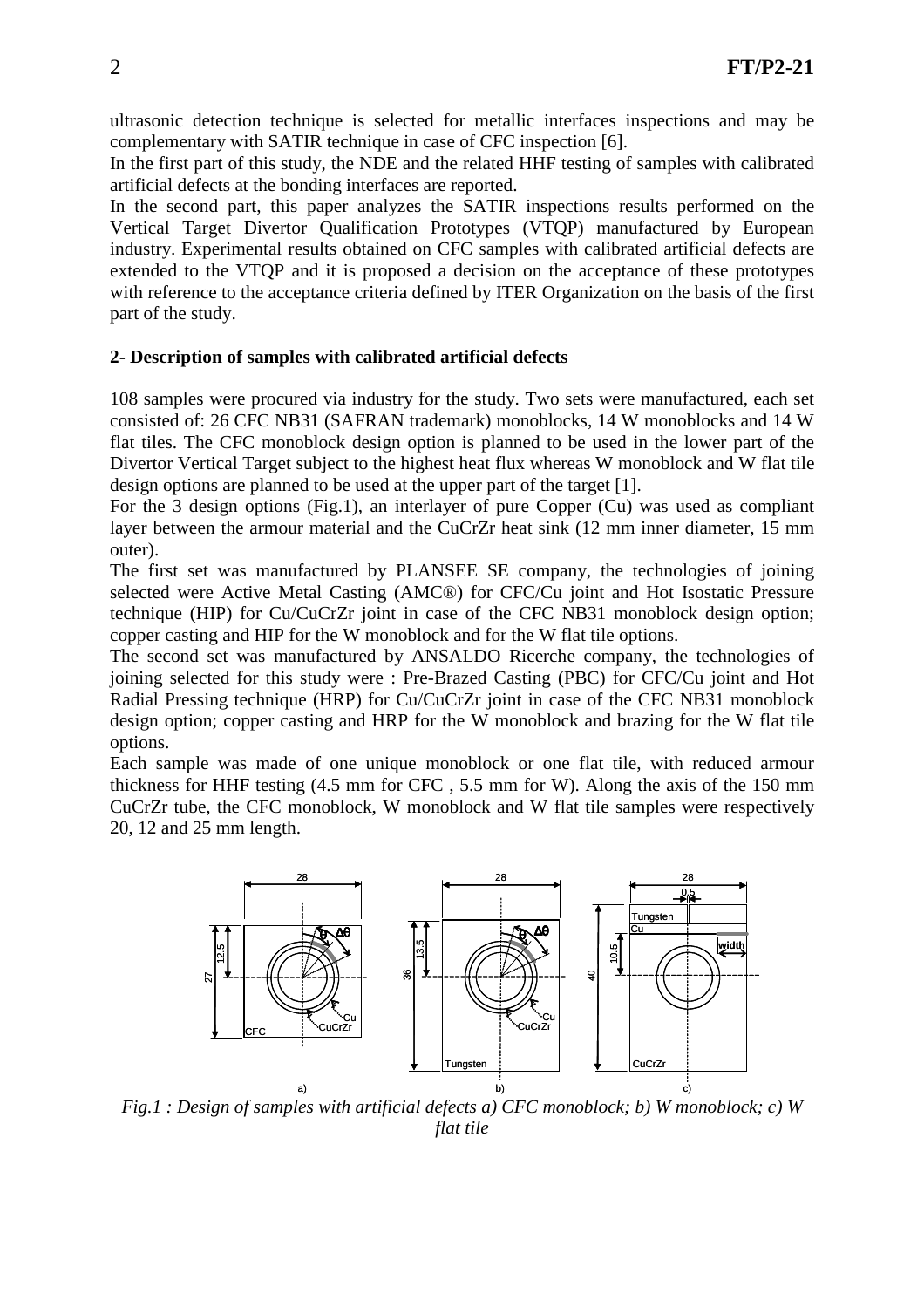The artificial defects on PLANSEE samples were implemented by Electro Discharge Machining (EDM) with a wire of 0.3 mm diameter. In case of ANSALDO, the artificial defects on monoblock samples were implemented by preventing the wetting of CFC surface by local lack of pre-brazed casting alloy and by a stop-off coating for defects at W/Cu and Cu/CuCrZr interfaces. For W flat tile geometry the defects at W/Cu and Cu/CuCrZr interfaces were provided by EDM and stop off technique, respectively. During previous studies [4], it was calculated that the defects to be implemented into the CFC samples must follow the following rules of design : do not degrade margin to Critical Heat Flux occurrence below 1.4; do not increase CFC surface temperature higher than 2000°C (to limit erosion) or copper temperature higher than 550°C during normal operation (to avoid crack formation). These studies allowed to conclude that the calculated maximum acceptable defect in case of CFC monoblock geometry was an extension of 60° angle  $(\Delta \theta_{2D})$  at a 30° position (θ) at the CFC/Cu interface (see Fig.1 for defects definition). In order to study the fatigue behaviour of such range of defects and extending these results to W monoblock geometry and W flat tile geometry, it was decided to manufacture the 108 samples with defects extensions and positions as detailed in Table 1. All the implemented defects has the same axial length L than the monoblock or the tile length<sup>1</sup>.

| Interface | CFC monoblock                                                    | W monoblock                                                                  | W flat tile |  |
|-----------|------------------------------------------------------------------|------------------------------------------------------------------------------|-------------|--|
| Armour /  | $\theta = 0^{\circ}$ : $\Delta \theta = 20, 35, 50, 65^{\circ}$  | $\theta = 0^{\circ}$ : $\Delta \theta = 15, 30,   2, 4, 6 \text{ mm}$ (edge) |             |  |
| Cu        | $\theta = 45^{\circ}$ : $\Delta \theta = 20, 35, 50, 65^{\circ}$ | $45^{\circ}$                                                                 |             |  |
| Cu/       | $\theta = 0^{\circ}$ : $\Delta \theta = 40^{\circ}$              | $\theta = 0^{\circ}$ : $\Delta \theta = 15, 30,   2, 4, 6 \text{ mm}$ (edge) |             |  |
| CuCrZr    | $\theta = 45^\circ$ : $\Delta\theta = 20, 40, 60^\circ$          | $45^{\circ}$                                                                 |             |  |

*Table 1: Specified artificial defects interface, dimensions and locations* 

#### **3- Non Destructive Examination**

#### *3.1 Ultra Sound (US) technique*

\_\_\_\_\_\_\_\_\_\_\_\_\_\_\_\_\_\_\_\_\_\_\_\_\_\_\_\_\_\_\_\_\_\_\_\_\_\_\_\_\_\_\_\_

NDE by US technique was found reliable in case of W/Cu or Cu/CuCrZr interfaces. For these metallic materials, it can be stated that a defect lower than 2mm width in case of flat tile geometry or 20° extension in case of monoblock geometry can reliably be detected [6].

### *3.2 SATIR technique*

The principle of SATIR technique [7] is based on the detection of a delay of the surface temperature evolution measured by infrared thermography during a fast decreasing of the water temperature flowing in the cooling tube. An imperfection at one of the joints or into a material may create a thermal resistance so that the delay increases during the transient thermal regime. This delay is measured by comparison with the thermal behaviour of a "defect-free" reference component. The maximum value of this delay – called DTref\_max  $({}^{\circ}C)$  - is calculated for each pixel on the infrared images. SATIR is a functional technique which can be used both for W and CFC materials. In this study, the technique was applied to CFC monoblock samples.

 $<sup>1</sup>$  In the second part of the study, some "natural" defects will be detected with a length L shorter than the CFC</sup> monoblock length. In that case, the extension of the defect will be noted  $(\Delta\theta_{3D})$  to underlines the fact that the thermal situation becomes three-dimensional (3D).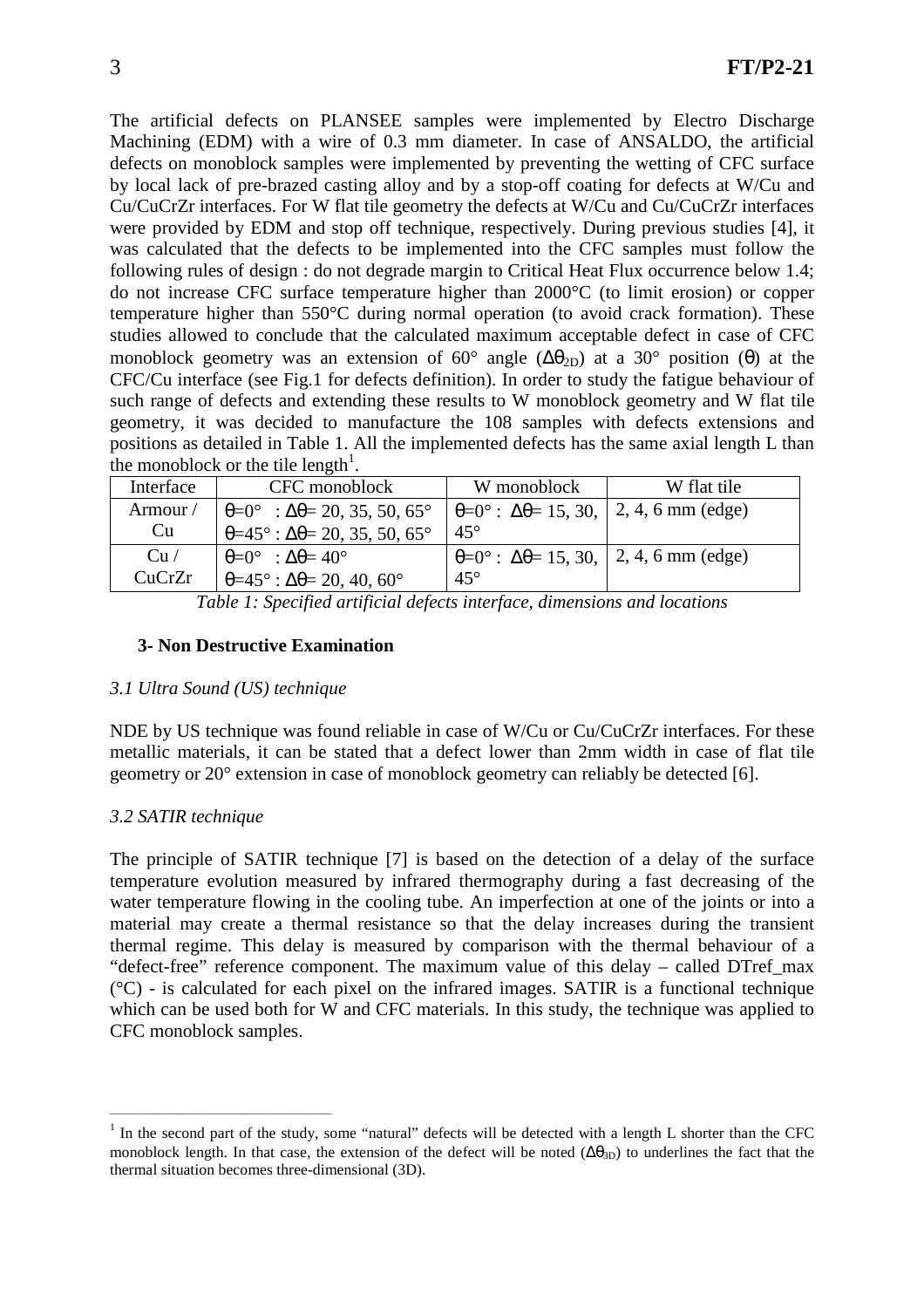### *Testing protocol*

A cartography of DT ref\_max was obtained in front side, then the samples were  $+90^\circ$  turned for a second examination (right side) and finally turned of -180° (left side) for a third and last examination. A three-dimensional reconstruction can be done as proposed Fig.2.



*Fig.2 : 6 CFC monoblock samples connected to SATIR facility – 3D reconstruction of DTref\_max by pixel for one sample* 

#### *Results*

The maximum value of the DT ref\_max was extracted from the cartography of each block and plotted as a function of defect extension for a given interface and position. Measurements were obtained on the front side of CFC monoblocks with defects located at  $0^{\circ}$  and  $45^{\circ}$ , CFC interface (Fig.3). Measurements were found reproducible with errors bars of +/- 1.5°C. The horizontal line represents the threshold below which the measure is considered in the noise from the SATIR facility and from the scattering of the CFC thermal properties (set at 5% for CFC NB31). The threshold of detection in terms of defect extension is approximately 20°. In parallel with the experimental activities, a bi-dimensional (2D) non-linear ANSYS model was developed to simulate the SATIR inspection thermal process, the results – 3 curves are proposed for min. average and max. values of CFC conductivities - are plotted and compare satisfactory with experiments.



*Fig.3 : DTref\_max vs defect extension at CFC/Copper interface* 

In case of defects implemented by preventing the wetting of CFC surface with local lack of pre-brazed casting or by EDM or stop-off coating for defects at W/Cu and Cu/CuCrZr brazed interfaces, it appeared that the defects extensions were not perfectly controlled. In this latter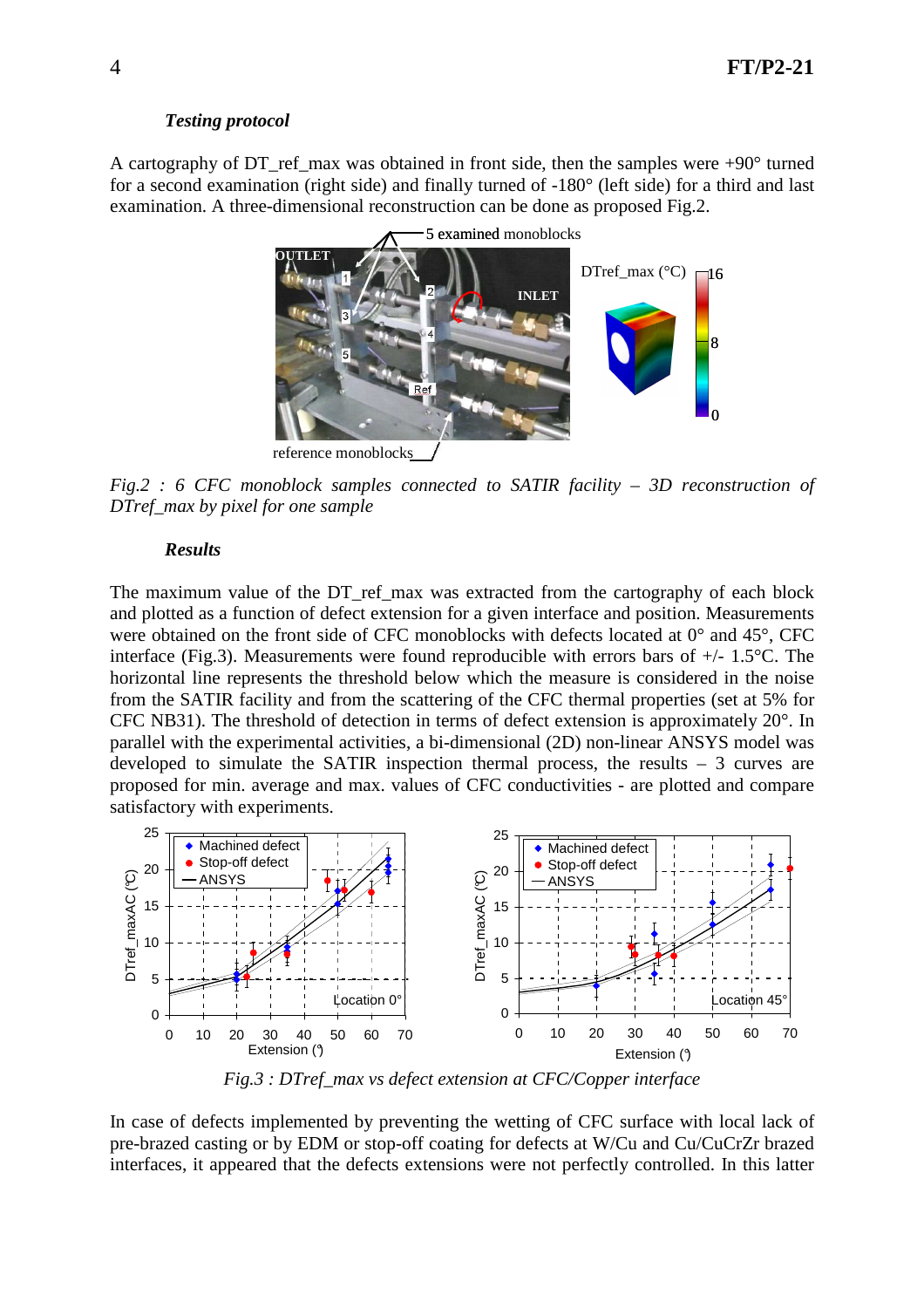case W/Cu and Cu/CuCrZr interfaces defects extensions and positions were estimated by US NDE technique.

## **4 - High Heat Flux testing**

### *4.1 Testing protocol*

8 mock-ups were prepared for high heat flux (HHF) testing at FE200 facility [5] with a maximum of 14 samples per mock-up (maximum possible with regards to water loop pressure drop and available flow rate) (Fig. 4a). Alternative heating was done by the electron beam sweeping: 10 sec on Area 1, 10 sec in Area 2. Typically, the thermal steady-state was reached after a few seconds (Fig.4b).



*Fig.4* : *a*) Mock-up prepared for HHF testing ; b) thermal behaviour of samples

Selected heat loads on the 8 mock-ups were –from fatigue point of view - relevant with ITER Divertor design values [1]: a first cycling step of 3000 cycles at 10 MW/m² then a second cycling step of 500 cycles at 20 MW/m² on CFC and W monoblocks (resp. 5 and 10 MW/m² on W flat tile), a thermal mapping at 5 MW/m² being performed initially and between each cycling step. The second cycling step performed on the two W designs was aimed at investigate the possibility to use these designs on the lower part of the Divertor vertical target, for a full-tungsten divertor option.

## *4.3 Results*

Surface temperature was measured by infrared thermography in order to estimate the thermal impact of a defect presence and potential propagation. During the study it was decided to use the following criteria to propose the rejection of a sample : rejection if Max(Tsurf-Twater) increasing is higher than 30% (unity :  $\degree$ C) at steady-state from a thermal mapping to the following one.

As example of results obtained during an HHF testing campaign, infrared measurements of first, intermediate and final thermal mapping are reported Fig.5 (respectively square, circle and triangle marks). A non-linear ANSYS model is also reported (line). Defects positions and extensions are indicated in transparency at the bottom of the graph for each sample marked M1-M14. Samples rejected are indicated with red circles. In this example, the defects implemented on the CFC monoblocks showed temperature initially consistent with the modelling taking account of CFC thermal properties variability. As variation of surface temperature is weak (~less than 100°C) from initial to second thermal mapping, it was stated that the implemented defects did not propagate during the first step of cycling at 10 MW/m². Afterwards, a majority of the defects at the interface CFC/Copper with an extension 50-65° propagated during the second step of cycling at 20 MW/m².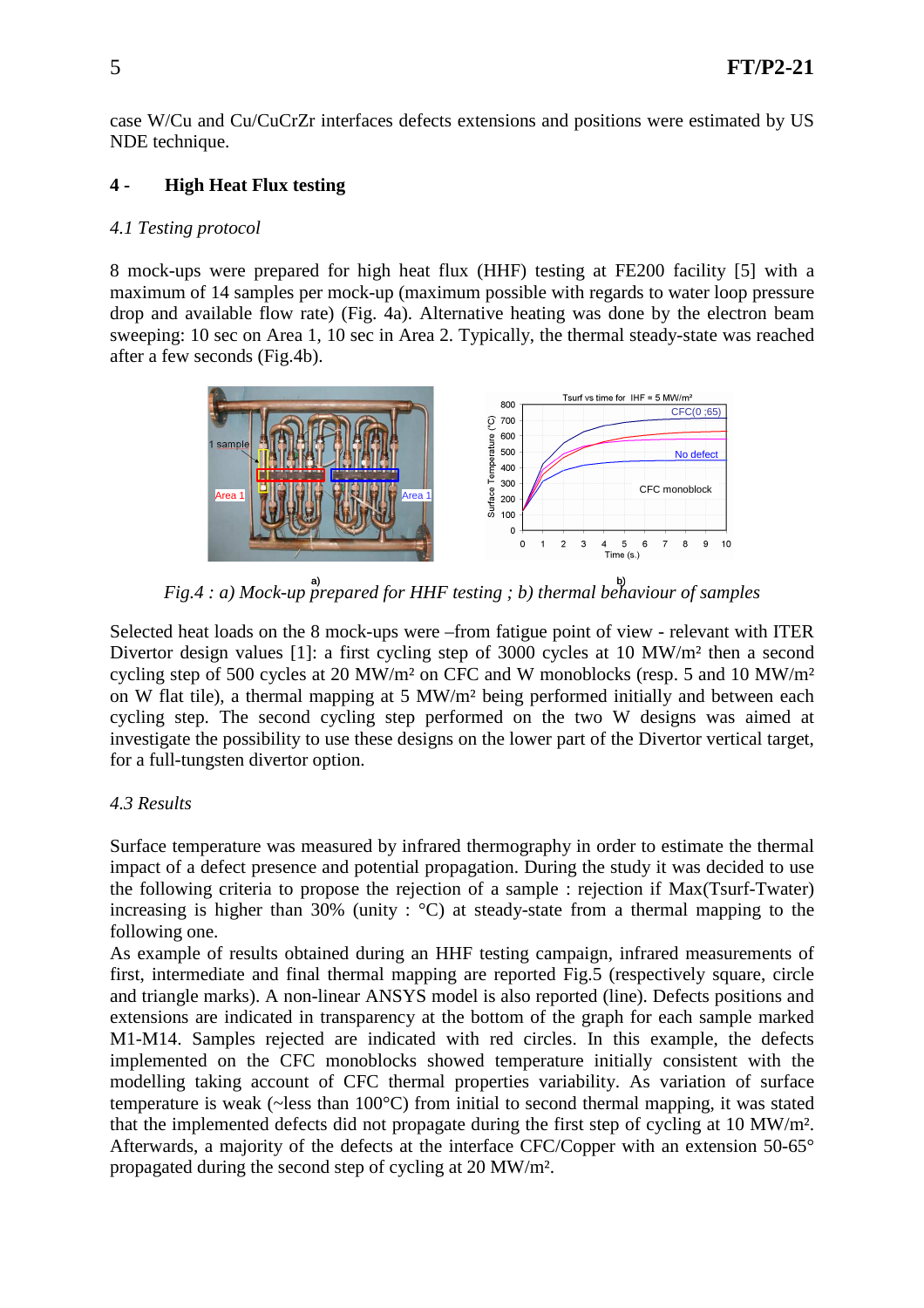This result demonstrates that CFC monoblock design is suitable for heat fluxes expected at the lower part of the Divertor vertical target with reasonable tolerance to imperfections of manufacturing. For W flat tile and W monoblocks, the HHF experiments demonstrated that these options are suitable for heat fluxes up to 10 MW/m² at steady-state but need more development for higher values, which means for use at the lower part of the vertical target.



*Fig 5 : Thermal mapping of 14 CFC monoblocks – defects are symbolized in black (resp.* orange) for CFC/Copper (resp. Copper/CuCrZr) interface

### **5- Proposal of acceptance criteria**

The above experimental results obtained on the 108 samples (detailed in [8]) showed that defects detectable with NDE techniques appeared to be below the threshold of propagation during HHF experiments. On this basis, a proposal of acceptance criteria was set in agreement with ITER Org :  $\Delta\theta_{2D}^{\text{lim}}$ . (° angle) and w<sub>2D</sub><sup>lim</sup> (mm) are the maximum acceptable extension of defects for respectively monoblock and flat tile designs options. For one poloidal unit of the divertor, if one of the blocks or the tiles does not meet the following criteria (Table 2), the unit is rejected.

| CFC monoblock                                                  |                                   | W monoblock                       | W flat tile |  |
|----------------------------------------------------------------|-----------------------------------|-----------------------------------|-------------|--|
| CFC/Cu                                                         | Cu/CuCrZr                         | W/Cu/CuCrZr                       | W/Cu/CuCrZr |  |
| lim<br>$\Delta\theta_{2D}$                                     | lim<br>$\Delta\Theta_{\text{2D}}$ | lım<br>$\Delta\Theta_{\text{2D}}$ | 11m<br>W2D  |  |
| $60^{\circ}$<br>$(50^{\circ}$ in top part $(-45; +45^{\circ})$ | $40^{\circ}$                      | $50^{\circ}$                      | 4 mm        |  |

*Table 2 : proposal of acceptance criteria with regards to fatigue* 

## **6- SATIR inspection of Vertical Target Qualification Prototypes (VTQP)**

### *6.1 Description of VTQP*

Basically, one VTQP includes 3 HHF units. Three batches of HHF units manufactured by PLANSEE SE Company and ANSALDO Ricerche were received at CEA Cadarache. The CFC monoblock part of HHF units were straight and consisted of eleven CFC tiles with the same geometry of the previous samples except CFC thickness and grade (7 mm of NB41 to be compared with 4.5 mm of NB31). The SATIR inspection was performed on the CFC part of the HHF units prior to the insertion of the twisted tape and prior to the assembly of the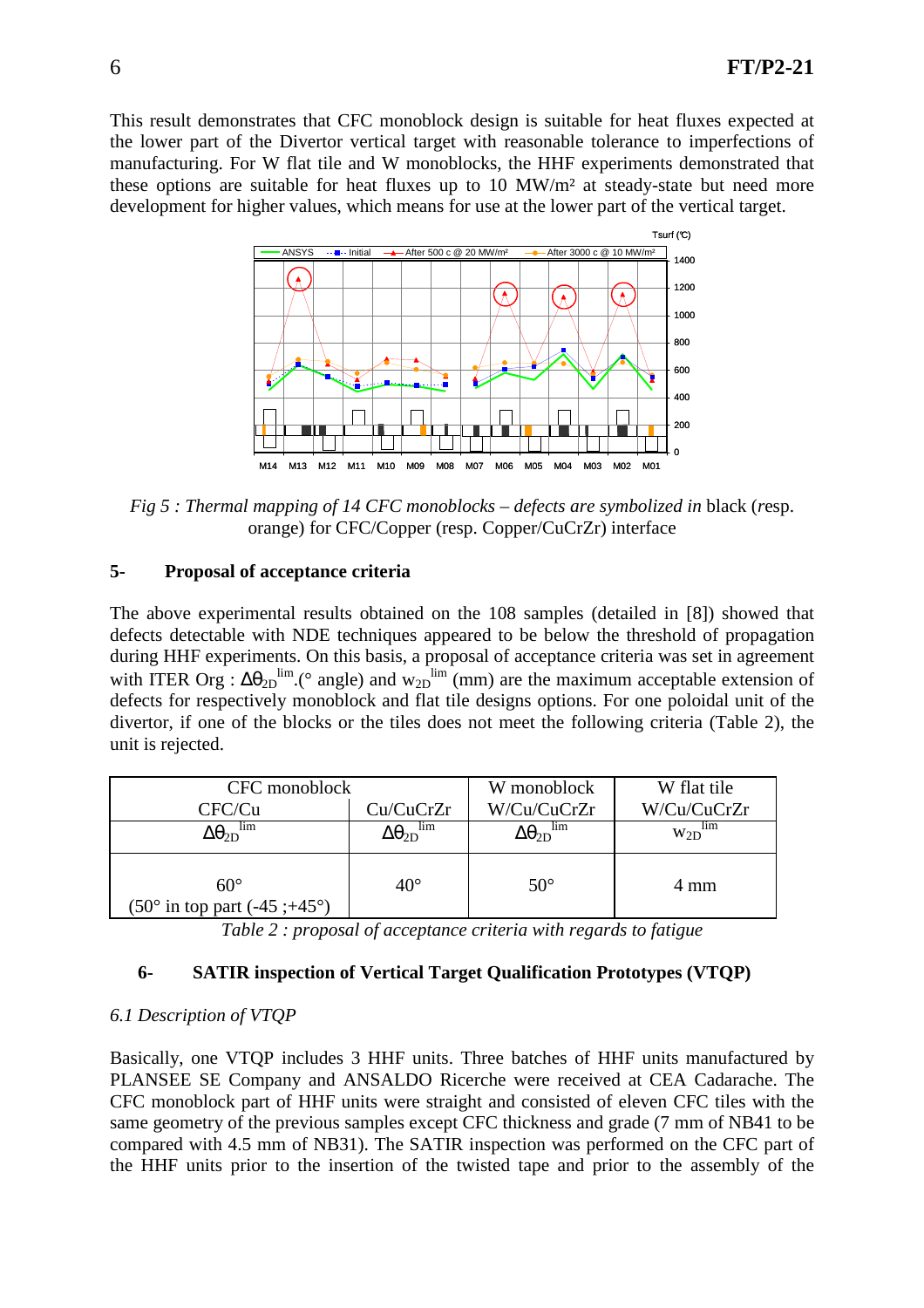components onto a steel support structure to assemble the VTQP. The curved part of each HHF unit was made of either W monoblocks (Fig.6) or W flat tile. Metallic joints of the HHF units including the Cu to CuCrZr in case of CFC monoblocks were controlled by the manufacturer without evidence of defect.



*Fig 6 : HHF unit design ( full-monoblock option)* 

## *6.2 SATIR image processing*

The testing protocol described in 3.2.1 was applied to the CFC parts of the HHF units, then infrared images of DTref\_max by pixel were processed.

## *Determination of the defect position θ and length L*

Estimation of the position  $\theta$  and of the length (L, in mm) of a defect are given by the geometric projection [9] of the defect at the CFC/Cu interface, taking into account of the orthotropy ratio of the CFC thermal properties (Fig. 7). The error margin on the estimation of the defect position is evaluated at  $\pm 5^{\circ}$  angle,  $\pm 2$  pixels (~2mm) on the length estimation.



*Fig 7 : Projection of DTref\_max cartography on the developped interface for position θ and length estimation L* 

## *Determination of the extension*  $\Delta\theta_{2D}$  and  $\Delta\theta_{3D}$

To estimate the defect extension  $\Delta\theta_{3D}$  for a defect shorter than L<sub>monoblock</sub> from a DTref\_Max measurement, a 3D approach is needed. The analysis was carried out in two steps. First the 2D model developed during the previous study was set up and used to calculate  $\Delta\theta_{2D}$ assuming that L = L<sub>monoblock</sub>. Then a corrective coefficient "k" was used to obtain  $\Delta\theta_{3D}$  with the following definition :  $\Delta\theta_{3D} = \Delta\theta_{2D}$  / k. The coefficient k being obtained by a set of 3D calculations of SATIR inspection thermal process and given in a form of abacus. For instance,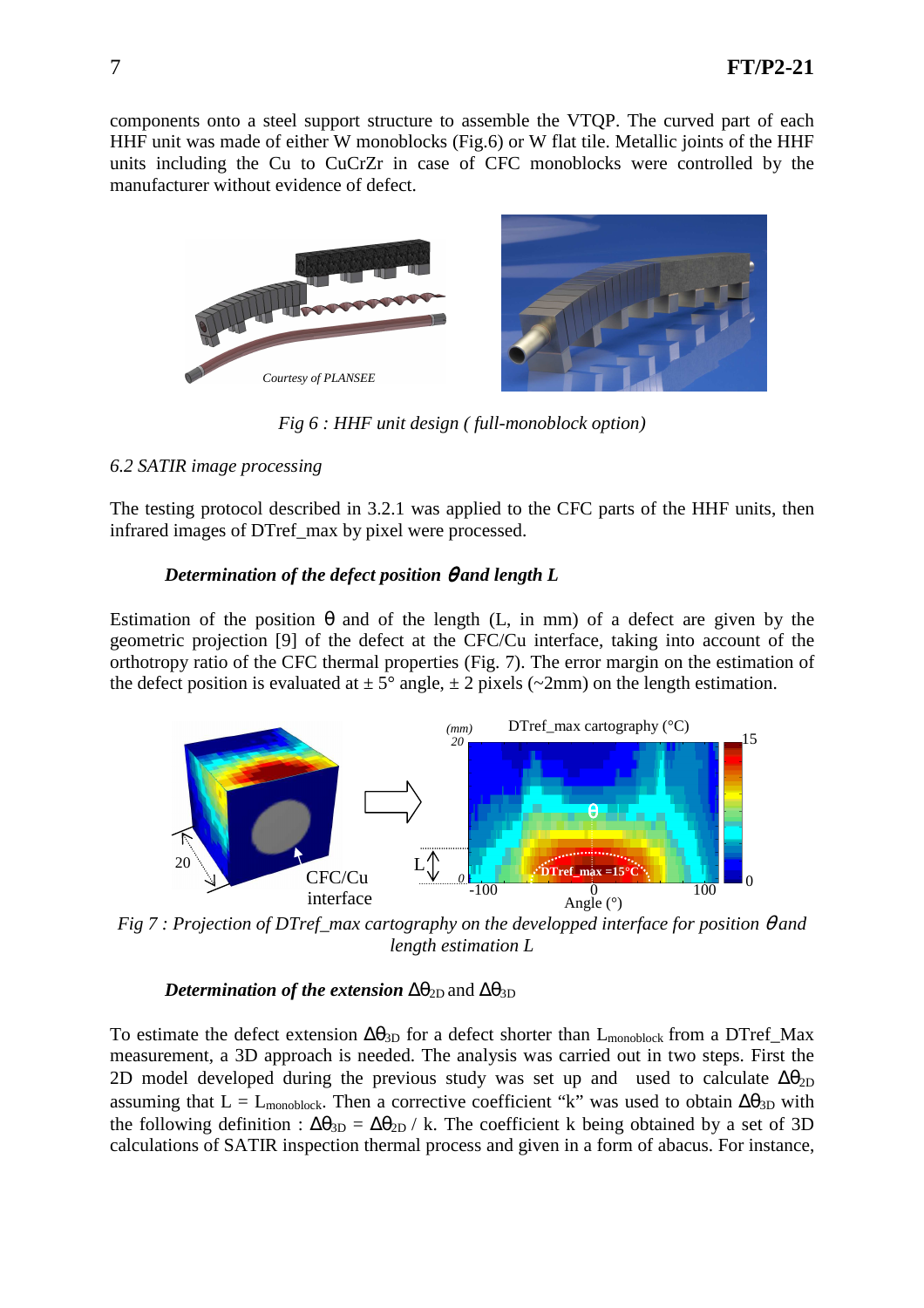for  $\theta = 0^{\circ}$  and  $\Delta \theta_{2D} = 57^{\circ}$ , L/L<sub>monoblock</sub> = 1/5 then k = 0.3, we obtain a 3D extension of the defect  $Δθ<sub>3D</sub> = 190°$ .

### *6.3 Results - Table of Acceptance for VTQP*

Assuming that the fatigue behaviour of CFC monoblocks from samples and from HHF units are comparable, there is a need also to account for a length of the defect lower than the axial length of the monoblock. A method was proposed based on the use of an empirical Factor (F), F=1 if L > L<sub>monoblock</sub> / 3 and F=L<sub>monoblock</sub> / 3L if L ≤ L<sub>monoblock</sub> / 3. Then, F is applied to  $\Delta\theta_{2D}$ <sup>lim</sup> to obtain  $\Delta\theta_{3D}$ <sup>lim</sup> by assuming  $\Delta\theta_{3D}$ <sup>lim</sup> =  $\Delta\theta_{2D}$ <sup>lim</sup> x F.

A table of acceptance for each CFC monoblock was built in order to propose a status with regards to the acceptance criteria (Table 3), the component is declared accepted in case of successful inspection, questionable if not.

98% of the 165 inspected CFC monoblocks met both criteria and 100% of the W monoblocks and flat tiles met criteria C1. Due to the presence of 11 monoblocks per HHF unit, this led to 80% of the HHF units acceptance.

| # CFC                                                                   | <b>SATIR</b> inspection results |     |                           | 3D processing |                     |     |                            | Acceptance   |
|-------------------------------------------------------------------------|---------------------------------|-----|---------------------------|---------------|---------------------|-----|----------------------------|--------------|
| monoblock                                                               | DTref max                       |     |                           | N             | $\Delta\theta_{3D}$ |     | lim<br>$\Delta\theta_{3D}$ |              |
|                                                                         | $^{\prime}$ C $^{\prime}$       |     |                           |               |                     |     |                            |              |
|                                                                         | ± 1.5                           | ± 5 | $±$ 1 pixel               |               | $\pm 8$             |     |                            |              |
|                                                                         | 14.8                            |     | 1/5L <sub>monoblock</sub> | 0.28          | 190                 | 5/3 | 83                         | Questionable |
|                                                                         | 5.7                             | -45 | L <sub>monoblock</sub>    |               | 32                  |     | 50                         | Accepted     |
| $-11$<br>$\alpha$ 11 $\alpha$<br>$\sim$<br>$\sim$<br>$\cdots$<br>$\sim$ |                                 |     |                           |               |                     |     |                            |              |

*Table 3 : Example of table of acceptance for 2 monoblocks* 

#### **7. Conclusion**

Experimental activity on HHF testing and NDE were performed on the 3 PFC design options CFC monoblock, W monoblock and W flat tile in view of their use for the ITER Divertor. This work provided the experimental basis to set up the acceptance criteria with regards to the thermomechanical fatigue of such PFCs. These criteria were applied to the European Vertical Target Qualification Prototypes, in particular with the SATIR NDE technique : 80 % of the inspected units were declared acceptable. Such results allow to be confident in the capability to procure components meeting ITER specification and design parameters. The next step of this qualification work will concern the high heat flux testing of units, which will allow the consolidation of the acceptance criteria defined in the frame of the EU procurement for the Inner Vertical target of the ITER Divertor.

### **8. Acknowledgments**

This work, supported by the European Communities under the contract of Association between EURATOM/CEA, was mainly carried out within the framework of the European Fusion Development Agreement. The views and opinions expressed herein don't necessarily reflect those of the European Commission.

This report was prepared as an account of work by or for the ITER Organization. The Members of the Organization are the People's Republic of China, the European Atomic Energy Community, the Republic of India, Japan, the Republic of Korea, the Russian Federation, and the United States of America. The views and opinions expressed herein do not necessarily reflect those of the Members or any agency thereof. Dissemination of the